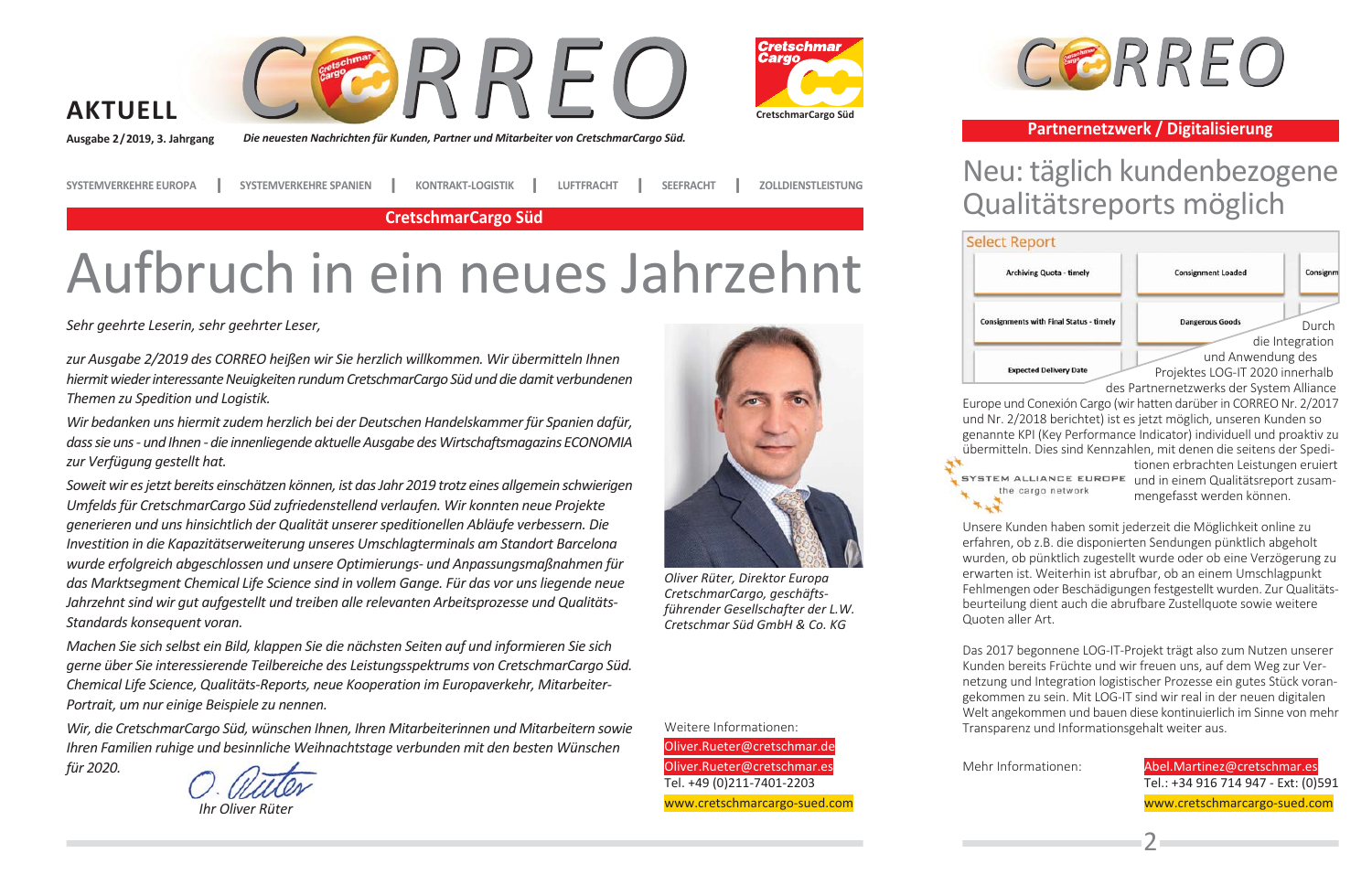

#### **Standort Barcelona**

## Kapazitätserweiterung erfolgreich abgeschlossen

Die für das Umschlagterminal Castellbisbal (Barcelona) in 2019 getätigte Investition zur Erweiterung der Lagerkapazitäten um 30% hat sich gelohnt. Die Arbeiten im Bereich Lagerflächen für gängige Transportgüter sind seit kurzem abgeschlossen, ebenso auch die Kapazitätserweiterung für die Lagerung chemischer Produkte unter besonderer Berücksichtigung sicherheitsrelevanter Erfordernisse.



Cretschmar Española, S.A. ist damit weiter auf Wachstumskurs, zumal hier im Norden von Barcelona auf 10.000 gm eine einzigartige Möglichkeit entstanden ist, für unsere Kunden aus der chemischen Industrie Gefahrgüter einzulagern. Diese neuen Beschickungsmöglichkeiten werden intensiv genutzt.

Mehr Informationen:

Joseluis. Carmona@cretschmar.es Tel. (+34) 937 724 154 - Ext. 310 www.cretschmar.es





### **AKTUELL**

Ausgabe 2/2019, 3. Jahrgang

Die neuesten Nachrichten für Kunden, Partner und Mitarbeiter von CretschmarCargo Süd.

#### **Europaverkehre & Lagerlogistik**

# Die Qualität präzise im Blick



Das Unternehmen AVIZOR mit Sitz in Leganés / Madrid ist spezialisiert auf die Herstellung von Lösungen für die Reinigung und Pflege aller Arten von Kontaktlinsen. Damit ist AVIZOR seit über 25 Jahren im Dienste der Optik tätig und Millionen von Kontaktlinsenträgern in mehr als 70 Ländern vertrauen auf die Produkte, was AVIZOR zu einem europäischen und weltweiten Marktführer im Bereich der Kontaktologie macht.

AVIZOR ist ein modernes, zukunftsorientiertes Unternehmen in voller Expansion. Die neueste Innovation ist die Entwicklung eines Produkts. das die vorteilhaftesten Eigenschaften von Aloe Vera auf eine Kontaktlinsenpflegelösung überträgt. AVIZOR ist zertifiziert nach EN-ISO 13485, die den Anforderungen der Norm EN-ISO 9001 für Gesundheitsprodukte entspricht.



Zusammenarbeit mit Cretschmar Española seit 2015 Cretschmar Española, S.A. ist erfreut darüber. AVIZOR seit 2015 bei der Distribution ihrer Fertigprodukte unterstützen zu können und stellt heute regelmäßige Transporte von Spanien in europäische Länder wie zum Beispiel Deutschland, Italien, Niederlande, Schweiz und Ungarn sicher. Zudem betreibt Cretschmar Española hier in Coslada für AVIZOR Fertigprodukte die Lagerlogistik auf mehreren Hundert Quadratmetern.

Francisco Javier de Antonio. Logistikleiter bei AVIZOR: "Wir sind mit Cretschmar Española sehr zufrieden. Die Zusammenarbeit klappt ausgezeichnet. Vor allem ist es die Verlässlichkeit und Termintreue aber auch das professionelle Handling durch die Mitarbeiter."

Weitere Informationen:

Antonio.Galvez@cretschmar.es Tel.: +34 916 714 947 www.cretschmar.es www.avizor.es

#### **IMPRESSUM**

Herausgeber: L.W. Cretschmar Süd GmbH & Co. KG. Reisholzer Bahnstraße 33. D-40599 Düsseldorf · Verantwortlich: Oliver Rüter Kontakt: Oliver.Rueter@cretschmar.de, Tel. +49(0) 211-7401-2203 · Redaktion + Gestaltung: WSK Kommunikation GmbH, Am Bandsbusch 83, D-40723 Hilden

 $\Delta$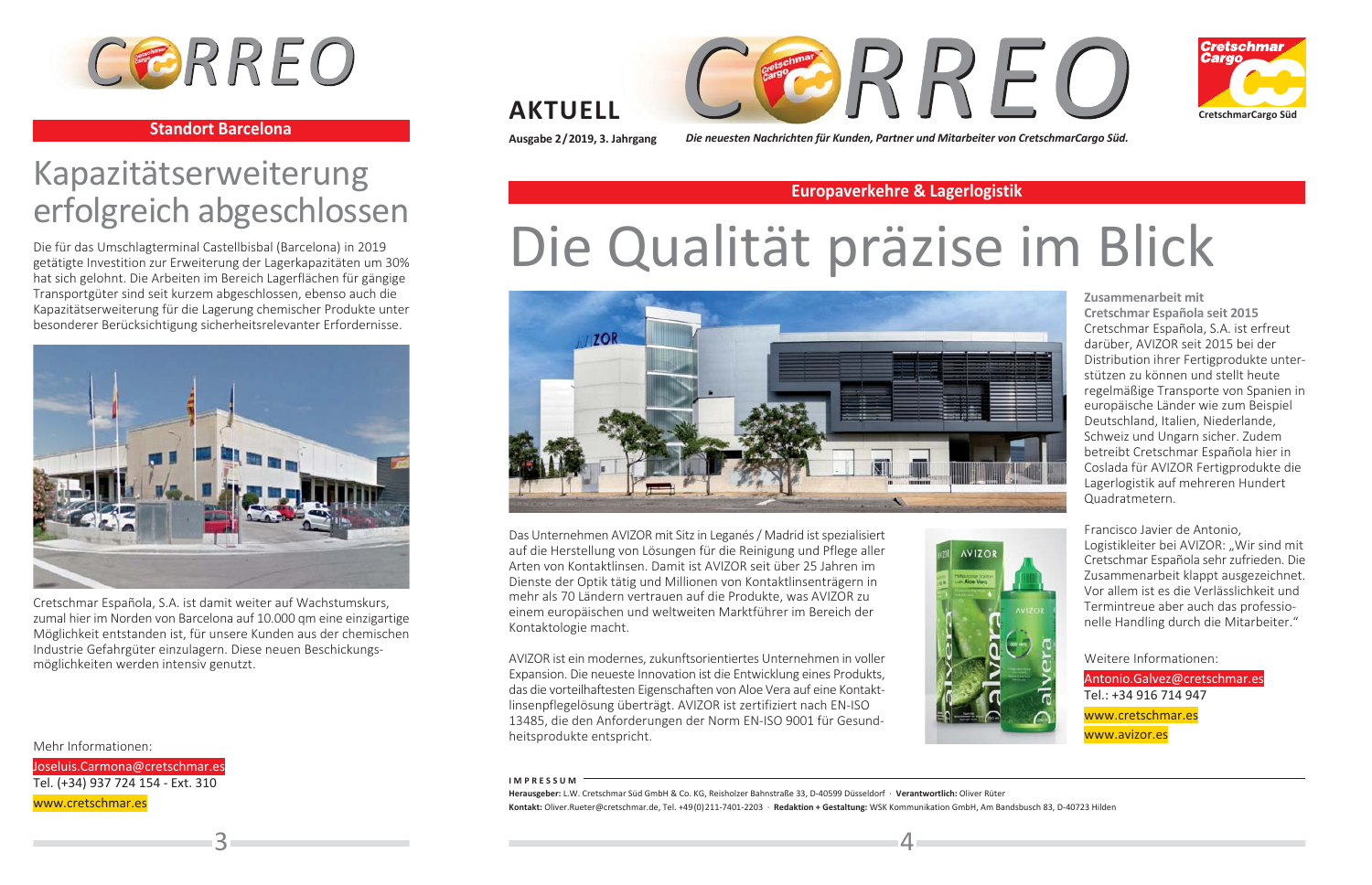

#### **Neue Kooperation**

## Zusammenarbeit mit H.Essers, Belgien, startet am 1.2.2020



Wir freuen uns Ihnen mitteilen zu können, dass wir beginnend zum 1. Februar 2020 die Zusammenarbeit mit dem führenden belgischen Logistikanbieter H.Essers starten werden. Wir weiten damit unsere Distributions-

fähigkeit auf der Basis definierter Regellaufzeiten nach Belgien sowohl im Bereich Sammelgut, Teil - und Komplettladung aus und H.Essers erhält im Gegenzug über die Standorte von CretschmarCargo Süd in Madrid, Barcelona und Irun Zugang zu unserem iberischen Netzwerk der CONEXIÓN CARGO.

#### Führender Chemiegüter-Spediteur

H.Essers mit Hauptsitz in Genk ist ebenso wie CretschmarCargo Süd seit vielen Jahren Partner in der System Alliance Europe, dem leistungsstarken und zuverlässigen europaweiten Transport- und Logistiknetzwerk. Mit seiner primären Branchenausrichtung auf Chemiegüter,

dem Pharma- und Gesundheitswesen bietet H.Essers interessante strategische Schnittmengen mit dem Leistungsangebot der Chemical Life Science Produkte von CretschmarCargo Süd. H.Essers hat in den letzten Jahren eine solide Expansion vollzogen. Mit insgesamt



73 Standorten in 17 Ländern West- und Osteuropas ist H. Essers bestens aufgestellt. Die für den 1. Februar 2020 beginnende Kooperation mit CretschmarCargo Süd ist ein weiterer Meilenstein in der Entwicklung beider Unternehmen und setzt die qualitative Leistungsausrichtung im Sinne der anspruchsvollen Industriekunden weiter fort.

Weitere Informationen:

Oliver.Rueter@cretschmar.de Oliver.Rueter@cretschmar.es Tel. +49 (0)211-7401-2203 www.cretschmarcargo-sued.com www.essers.com





### **AKTUELL**

Ausgabe 2/2019, 3. Jahrgang

Die neuesten Nachrichten für Kunden, Partner und Mitarbeiter von CretschmarCargo Süd.

#### Spezialisierung

# Transport- und Logistikpartner für Chemical Life Science

Die Cretschmar Española, S.A. ist als Speditions diens tleister bereits seit vielen Jahren im Bereich "Chemical Life Science" für namhafte Kunden aus der Chemie-Industrie tätig.

Der Begriff Chemical Life Science steht hierbei für bestimmte Produktgruppen aus dem Bereichen der chemischen und Kosmetikindustrie aber auch Lebensmittelindustrie, die sich mit den so genannten Lebenswissenschaften verbinden und die Erkenntnisse dieser zur Entwicklung neuer Produkte nutzen. Bezogen auf Cretschmar Española handelt es sich

um Chemieprodukte, Kosmetik, Klebstoffe, Bauhilfsstoffe, Farben und Lacke, Kunststoffe sowie Nahrungsergänzungsmittel.

Optimierung unserer Leistungs-Standards

Aufgrund unserer Erfahrungen in Kombination mit der hohen Zufriedenheit der in diesen Marktsegmenten tätigen Kunden sehen wir es deshalb als zukünftige Aufgabe an, unsere Leistungen und technischen Standards konsequent fortzuentwickeln, um sie noch stärker auf die Bedürfnisse und Anforderungen der chemischen Industrie abzustimmen. Dies betrifft die Einhaltung vorgeschriebener Temperaturen beim Transport von z.B. "temperaturgeführten Gütern" ebenso wie geeignete Verpackungen, die präzise Ladungssicherung bis hin zu spezifischen Lkw- und Fahrer-Ausstattungen, wie sie bei Gefahrguttransporten vom Gesetzgeber europaweit vorgeschrieben sind. Stichwort hier: ADR, also "Europäisches Übereinkommen über die internationale Beförderung gefährlicher Güter auf der Straße".



Zu unseren Qualitätsbausteinen gehören auch die Sendungsverfolgung oder "Track & Trace", Transportprozesse zur Einhaltung von positiven (<0) Temperaturbereichen bis zum Endabnehmer sowie Fahrerschulungen, um nur einige zu nennen. Neben anderen Zertifizierungen sind wir speziell für die chemische Industrie SQASzertifiziert hinsichtlich der Bewertung von Qualität. Sicherheit und Umweltverträglichkeit. Wir verbessern uns stetig weiter im Sinne unserer Kunden.

Mehr Informationen:

6

Oliver.Rueter@cretschmar.de Oliver.Rueter@cretschmar.es Tel.: +49 (0)211-7401-2203 www.cretschmarcargo-sued.com